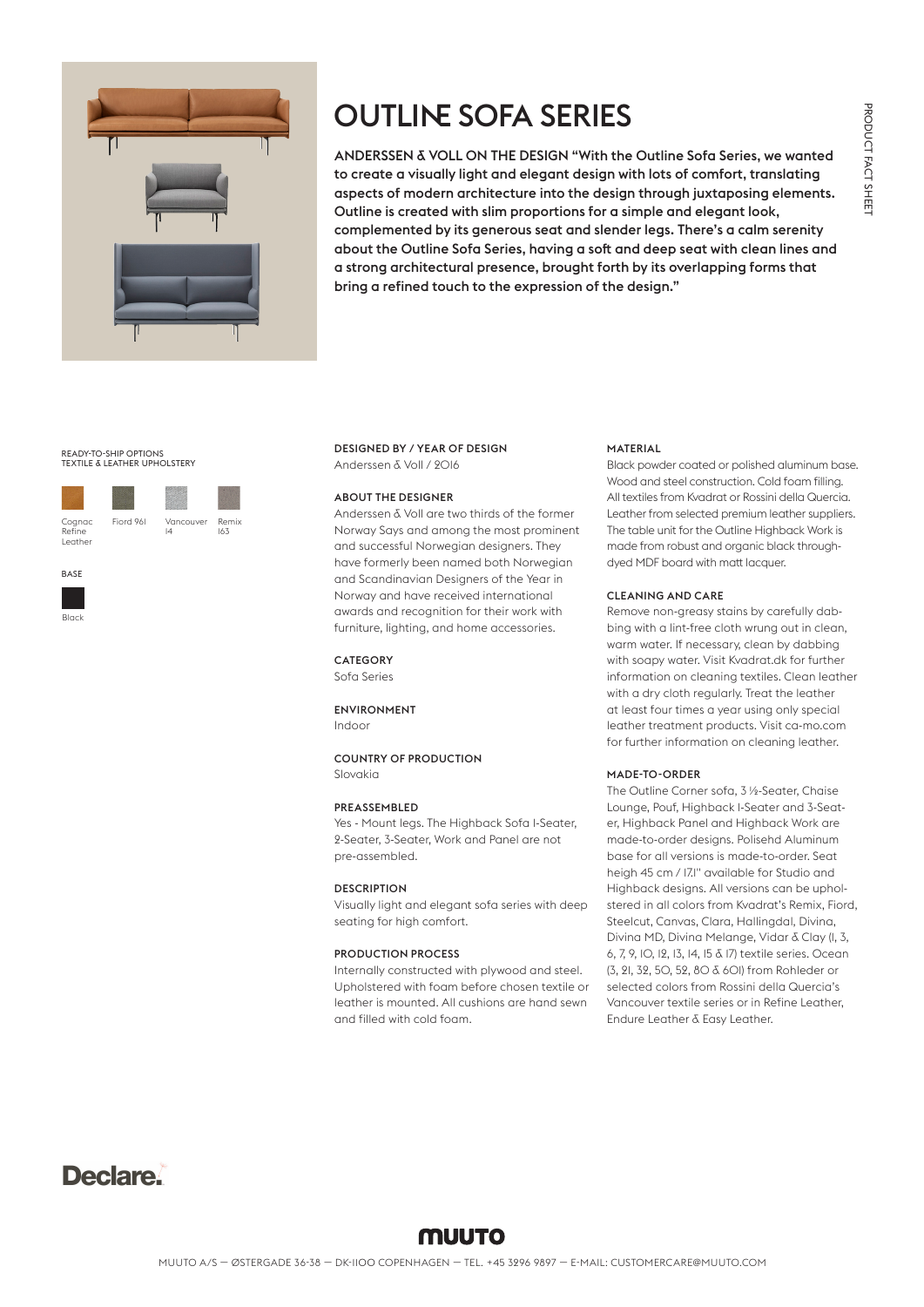PRODUCT FACT SHEET

PRODUCT FACT SHEET



## OUTLINE SOFA SERIES

### TEXTILE USE FOR CUSTOMIZED UPHOLSTERY

| 2-Seater     | 7,9 m / 8.2 yds.                                      |
|--------------|-------------------------------------------------------|
|              | Leather - 17,5 m <sup>2</sup> / 188.4 ft <sup>2</sup> |
| 3-Seater     | Textile - 9 m / 9.3 yds.                              |
|              | Leather - 20,5 m <sup>2</sup> / 220.7 ft <sup>2</sup> |
| 3 I/2-Seater | Textile - 9,4 m / IO.I yds.                           |
|              | Leather - 21,2 m <sup>2</sup> / 228.2 ft <sup>2</sup> |
|              | Chaise Longue Textile - II,9 m / I3.I yds.            |
|              | Leather - 25,1 m <sup>2</sup> / 270.2 ft <sup>2</sup> |
| Corner Sofa  | Textile - 16,5 m / 18.1 yds.                          |
|              | Leather - 35,6 m <sup>2</sup> / 383.2 ft <sup>2</sup> |
| Pouf         | Textile - 2,5 m / 2.3 yds.                            |
|              | Leather - 5,6 m <sup>2</sup> / 60.3 ft <sup>2</sup>   |
| Chair        | Textile - 4,8 m / 5.1 yds.                            |
|              | Leather - 9,6 m <sup>2</sup> / IO3.4 ft <sup>2</sup>  |
| Studio Chair | Textile - 4,7 m / 5.1 yds.                            |
|              | Leather - 9,4 m <sup>2</sup> / IOI.2 ft <sup>2</sup>  |
| Studio Sofa  | Textile - 6,2 m / 6.3 yds.                            |
| 140 cm/55.1" | Leather - 13,8 m <sup>2</sup> / 148.6 ft <sup>2</sup> |
| Studio Sofa  | Textile - 6,7 m / 7.3 yds.                            |
| I7O cm/66.9" | Leather - 14,4 m <sup>2</sup> / 155 ft <sup>2</sup>   |
| Studio Sofa  | Textile - 8 m / 8.8 yds.                              |
| 220 cm/86.6" | Leather - 17,4 m <sup>2</sup> / 187.3 ft <sup>2</sup> |
| Daybed       | Textile - 4,7 m / 5.1 yds.                            |
|              | Leather - 8,6 m <sup>2</sup> / 92.6 ft <sup>2"</sup>  |
| Daybed       | Textile - O,8 m / O.87 yds.                           |
| cushion      | Leather - I m <sup>2</sup> / IO.8 ft <sup>2"</sup>    |
| Highback     | Textile - IO,5 m / II.5 yds.                          |
| 2-Seater     | Leather - 22,5 m <sup>2</sup> / 242.2 ft <sup>2</sup> |
| Highback     | Textile - 12,5 m / 13.7 yds.                          |
| 3-Seater     | Leather - 26,5 m <sup>2</sup> / 285.3 ft <sup>2</sup> |
| Highback     | Textile: 6, I m / 6.67 yds.                           |
| I-Seater     | Leather: 14,2 m2 / 152.85 ft2                         |
| Highback     | Textile - 2,3 m / 2.52 yds.                           |
| Panel        | Leather - 4,2 m2 / 45.21 ft2                          |
| Highback     | Textile: 7,7 m / 8.42 yds.                            |
| Work         | Leather: 15.8 m2 / 170.1. ft2                         |

### TESTS & CERTIFICATIONS

EN 1022:2005 - Domestic furniture - Seating - Determination of stability.

EN 16139:2013 - L2: Extreme use Furniture - Strength, durability and safety - Requirements for non-domestic seating.

ANSI/BIFMA X5.4-2012 American National Standard for Office Furnishings - Lounge and Public Seating.

Please note that the above mentioned tests does not apply for the Outline Daybed and the Highback Work Table.

EU/US versions of the Outline Sofa Series that are upholstered with a large selection of Kvadrat textiles\* are LBC Red List Approved as part of Muuto's participation in Declare.

EU/US versions of the Outline Sofa Series that are upholstered with a large selection of Kvadrat textiles\* are tested to VOC CDPH 01350 and VOC Bifma X7.1.

\*Upholstered Muuto products that have the Declare Living Building Challenge Compliant certification only have the certification when upholstered with the following Kvadrat textiles: Canvas, Clara, Coda, Divina, Divina MD, Divina Mélange, Fiord, Hallingdal, Remix, Rime, Steelcut, Steelcut Trio, Vidar.

### Declare.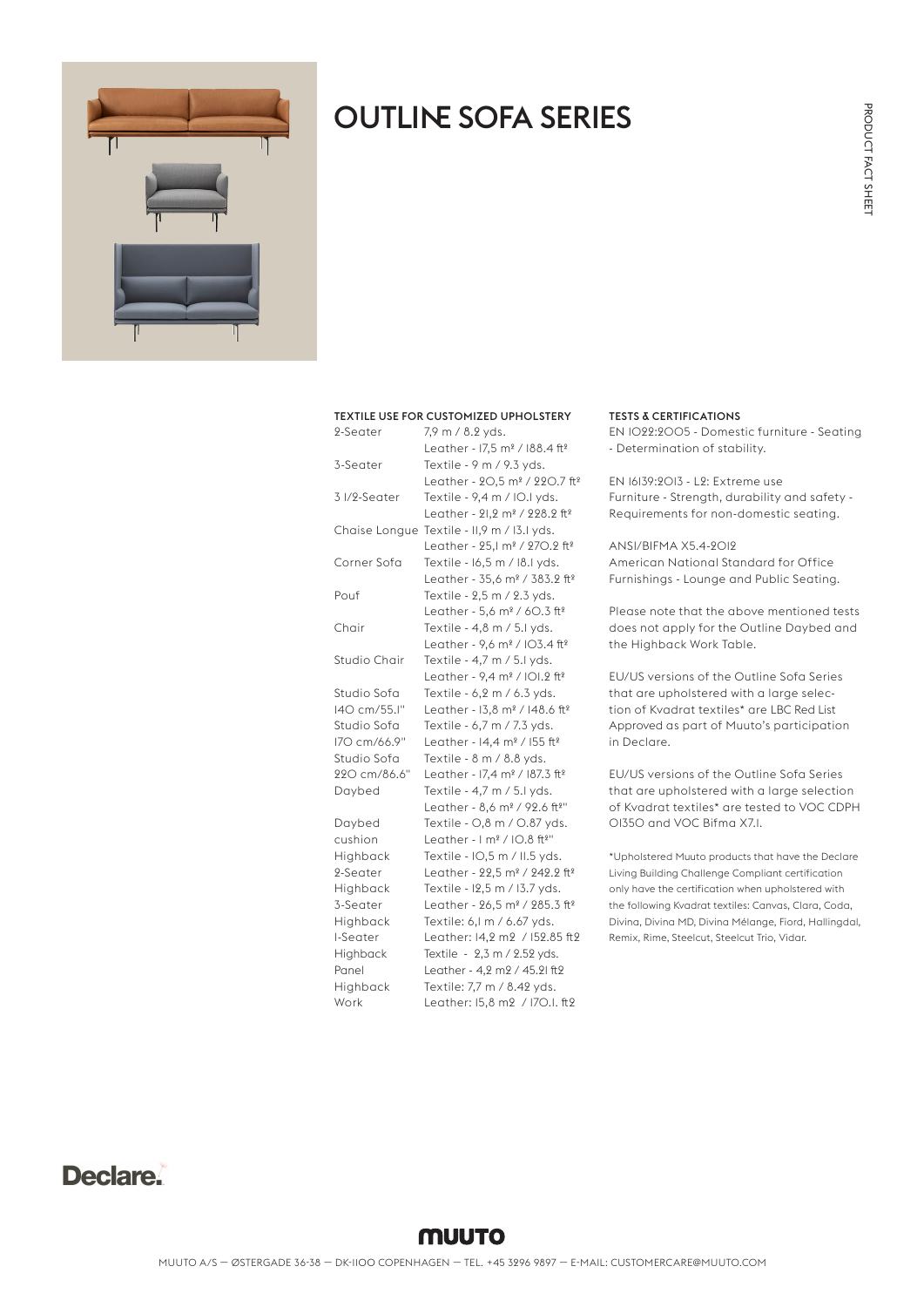PRODUCT FACT SHEET PRODUCT FACT SHEET



POUF

### **MUUTO**